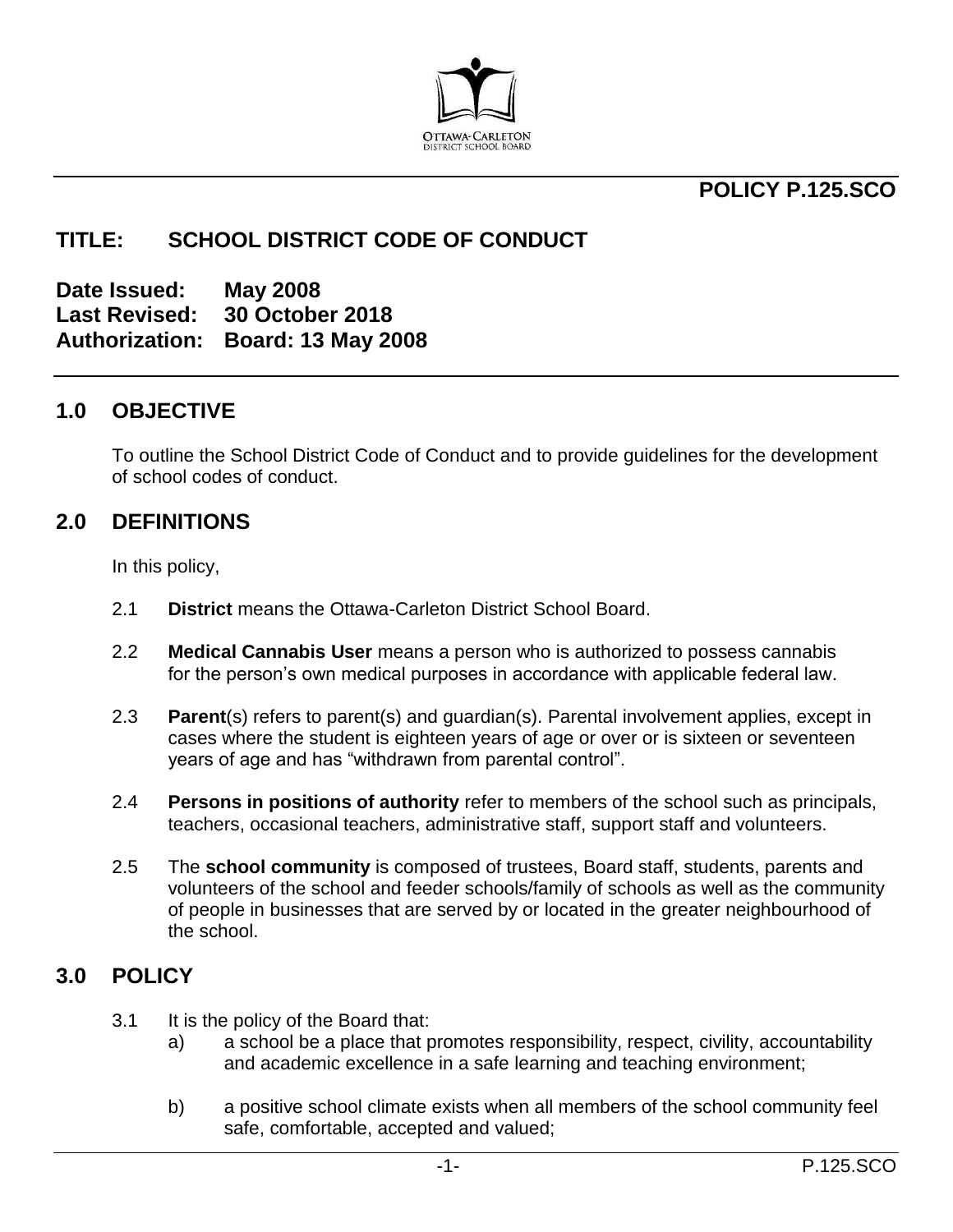- c) all students, teachers, other staff members, volunteers, *trustees*, and parents have a responsibility to contribute to a positive school climate; and
- d) the implementation of initiatives such as Student Success and character development, along with the employment of progressive discipline strategies to address inappropriate behaviour, fosters a positive and inclusive school climate that supports academic achievement and responsible citizenship for all students.

## **4.0 SPECIFIC DIRECTIVES**

- 4.1 The District Code of Conduct sets clear standards of behaviour that apply to all individuals (trustees, students, parents, volunteers, teachers and all other Board staff members) involved in the system when they are on District or school property, on school buses, at school related events or activities, or in other circumstances that could have an impact on the school climate.
- 4.2 The standards of behaviour in the District Code of Conduct fall into two categories:
	- a) In category one, all members of the school community shall:
		- (i) respect and comply with all applicable federal, provincial and municipal laws;
		- (ii) demonstrate honesty and integrity in all matters including copyright and academic acknowledgement;
		- (iii) respect differences in people, their ideas, and their opinions;
		- (iv) treat one another with dignity and respect at all times, and especially when there is disagreement;
		- (v) respect and treat others fairly, regardless of, for example, race, ancestry, place of origin, colour, ethnic origin, citizenship, religion, gender, gender identity, sexual orientation, age, or disability;
		- (vi) respect the rights of others;
		- (vii) show proper care and regard for school property and the property of others;
		- (viii) take appropriate measures to help those in need;
		- (ix) seek assistance from a member of the school staff, if necessary, to resolve conflict peacefully;
		- (x) respect all members of the school community, especially persons in positions of authority; and
		- (xi) respect the need of others to work in an environment that is conducive to learning and teaching;
	- b) In category two, all members of the school community shall not:
		- (i) engage in bullying behaviours;
		- (ii) commit sexual assault;
		- (iii) traffic weapons, alcohol, cannabis or illegal drugs;
		- (iv) give alcohol or cannabis to a minor;
		- (v) commit robbery;
		- (vi) be in possession of any weapon, including firearms;
		- (vii) use any object to threaten or intimidate another person;
		- (viii) cause injury to any person with an object;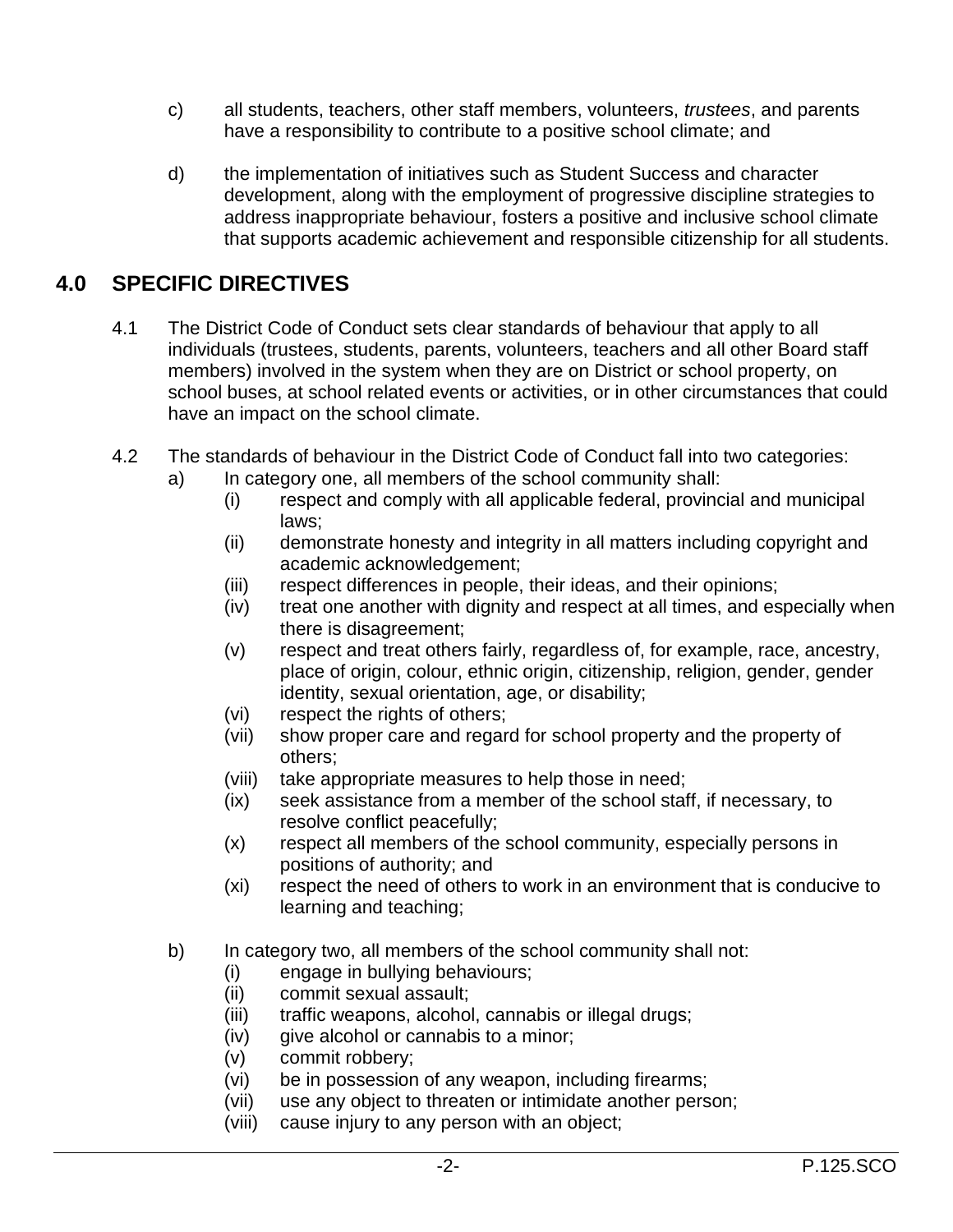- (ix) be in possession of, or be under the influence of alcohol, illegal drugs or, unless users of medical cannabis, cannabis;
- (x) inflict or encourage others to inflict bodily harm on another person;
- (xi) swear at any member of the school community;
- (xii) engage in hate propaganda and other forms of behaviour motivated by hate or bias;
- (xiii) commit an act of vandalism that causes damage to school property or to property located on the premises of the school; nor
- (xiv) engage in plagiarism or other means of academic dishonesty.
- 4.3 Under the leadership of their principal, teachers and other school staff members maintain order in the school and shall hold everyone to the highest standard of respectful and responsible behaviour. As role models, teachers and school staff uphold these high standards when they:
	- a) help students work to their full potential and develop their sense of self-worth;
	- b) empower students to be positive leaders in their classrooms, school and community;
	- c) communicate regularly and meaningfully with students and parents;
	- d) maintain consistent standards of behaviour for all students;
	- e) demonstrate respect for all students, staff, parents, volunteers, and the members of the school community; and
	- f) prepare students for the full responsibilities of citizenship;
	- g) demonstrate conduct in keeping with the provincial Code of Conduct, the District Code of Conduct, and school rules.
- 4.4 Students shall demonstrate respect for themselves, for others, and for the responsibilities of citizenship through acceptable behaviour. These standards are demonstrated when students:
	- a) come to school prepared, on time, and ready to learn;
	- b) show respect for themselves, for others, for those in authority, and for District and school property;
	- c) refrain from bringing anything to school that may compromise the safety of others; and
	- d) follow the established rules, take responsibility for their own actions, and encourage/assist peers to follow the rules of behaviour;
	- e) demonstrate conduct in keeping with the provincial Code of Conduct, the District Code of Conduct, and school rules.
- 4.5 Parents play an important role in the education of their children, and should support the efforts of school staff in maintaining a safe and respectful learning environment for all students. Parents fulfill their role with respect to the District Code of Conduct when they: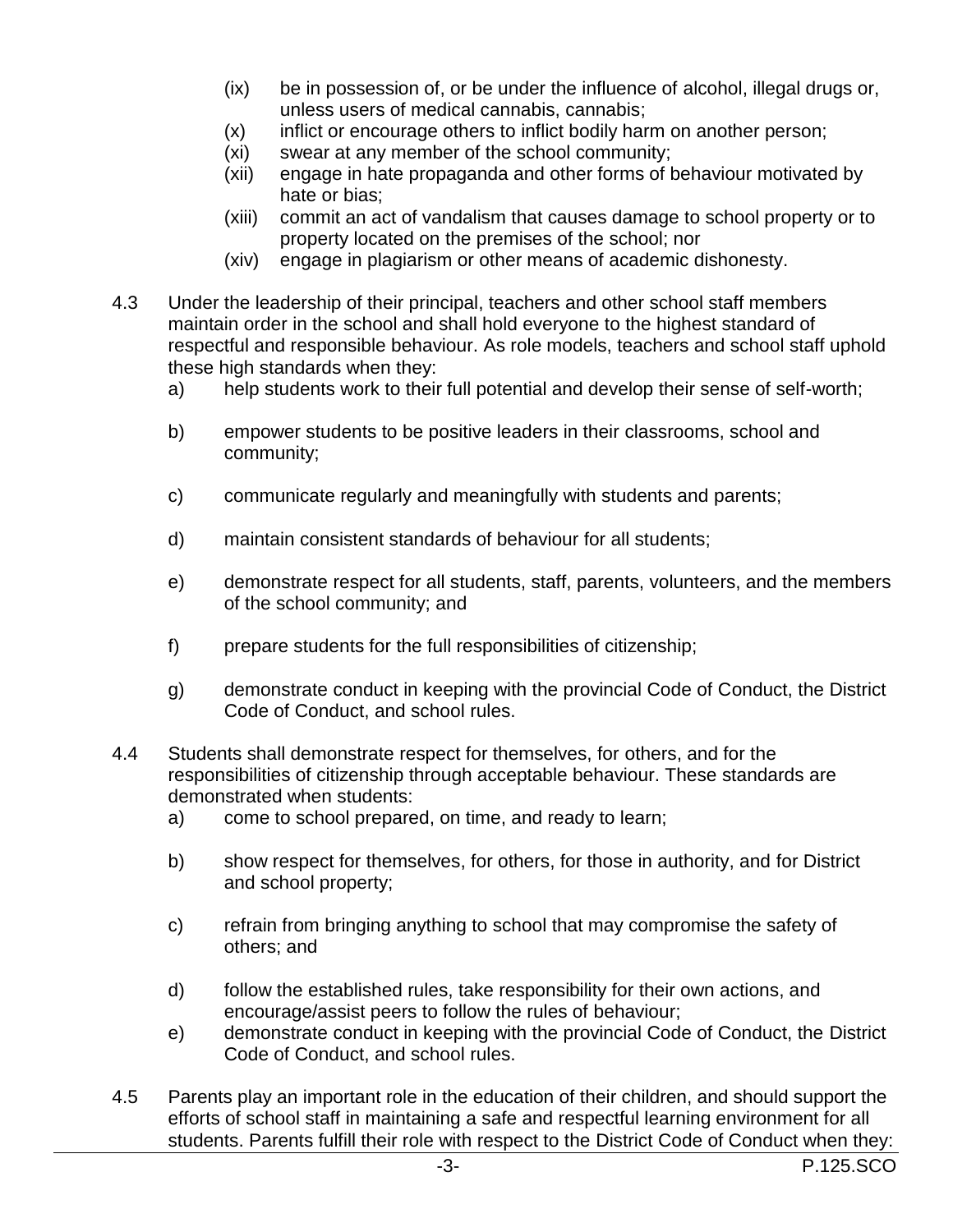- a) show an active interest in their child's school work and progress;
- b) communicate regularly and meaningfully with the school;
- c) help their child be neat, appropriately dressed, organized**,** and prepared for school;
- d) ensure that their child attends school regularly and on time;
- e) promptly report to the school their child's absence or late arrival;
- f) demonstrate conduct in keeping with the provincial Code of Conduct, the District Code of Conduct, and school rules;
- g) encourage and assist their child in following the rules of behaviour;
- h) assist school staff in dealing with disciplinary issues involving their child.
- i) demonstrate respect for all students, staff, other parents, volunteers, and all other members of the school community; and
- j) are engaged in the initiatives that foster a positive, safe school environment.

The school code of conduct shall include character development expectations as outlined in the Framework for Schools, Community of Character (Attachment 1).

- 4.6 The school code of conduct shall be consistent with provincial and the District Codes of Conduct and shall set out clearly what is acceptable and what is unacceptable behaviour for all members of the school community.
- 4.7 The principal shall develop a communication plan that outlines how these standards of behaviour will be made clear to everyone, including parents and guardians whose first language is not English.
- 4.8 The principal shall seek input from the school council, parents, students, staff members, and the school community when developing a school code of conduct that is expressly tailored for their school.
- 4.9 The principal shall ensure that the school code of conduct is enforced in a fair and impartial manner.
- 4.10 The principal shall inform all members of the school community of the provincial, the District, and school codes of conduct.
- 4.11 The District Code of Conduct and school codes of conduct shall be reviewed at least every three years and revised as necessary.
- 4.12 The Director of Education is authorized to issue such procedures as may be necessary to implement this policy.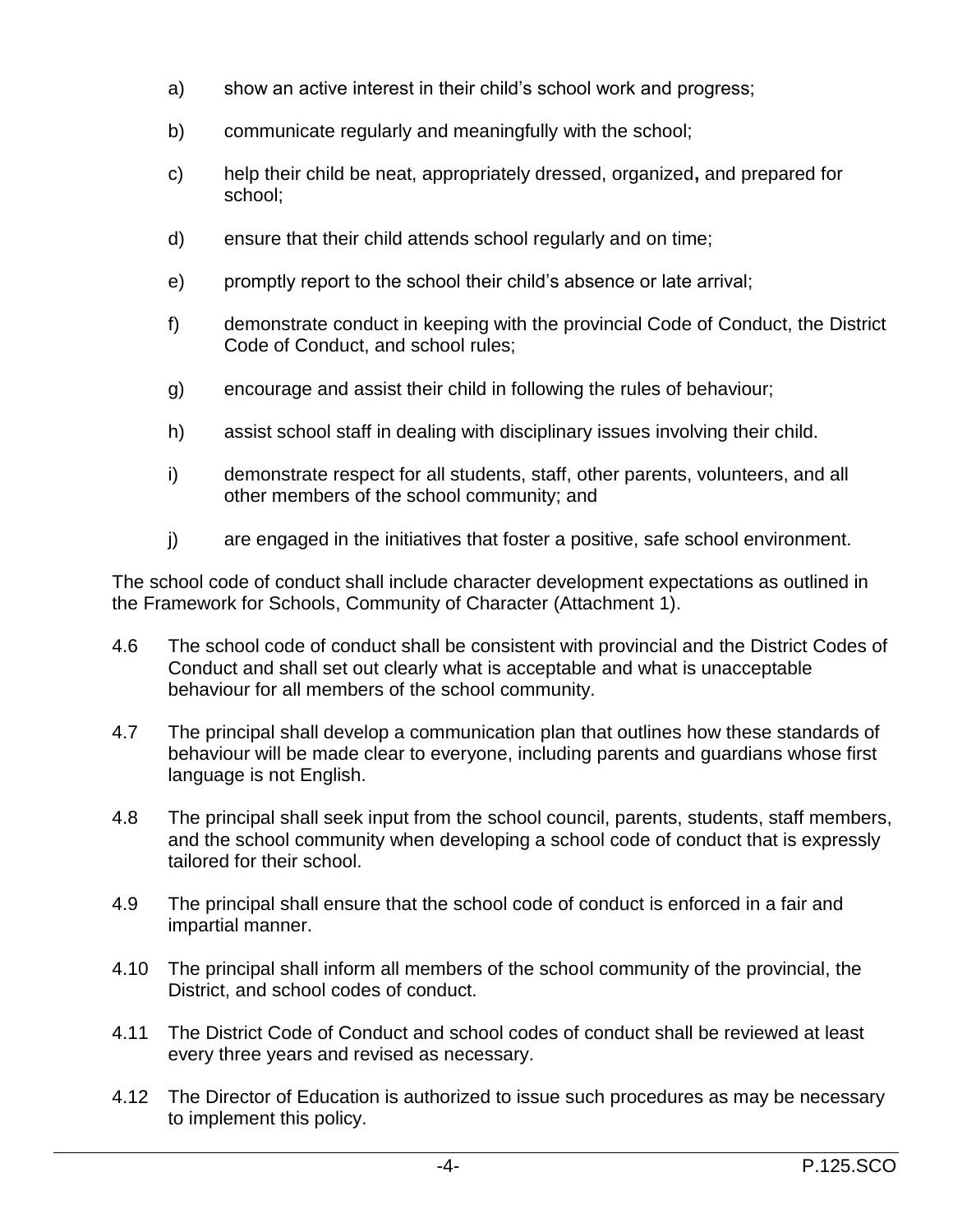# **5.0 APPENDICES**

Attachment 1, Framework for Schools, Community of Character

# **6.0 REFERENCE DOCUMENTS**

*The Education Act*

*Education Amendment Act* (Progressive Discipline and School Safety) 2007 *Cannabis Act, 2017* Ontario Regulation 472/07 Suspension and Expulsion of Students Policy/Program Memorandum 128, the Provincial Code of Conduct and School Board Codes of Conduct, 2018 Policy/Program Memorandum 144, Bullying Prevention and Intervention, 2018 Policy/Program Memorandum 145, Progressive Discipline and Promoting Positive Student Behaviour, 2018 Board Policy P.032.SCO: Safe Schools Board Policy P.124.SCO: Progressive Discipline and Promoting Positive Student Behaviour Board Procedure: PR.521.SCO: Safe Schools

Board Procedure: PR.659.SCO: Bullying Prevention and Intervention

Board Procedure PR.660.SCO: Progressive Discipline and Promoting Positive Student Behaviour